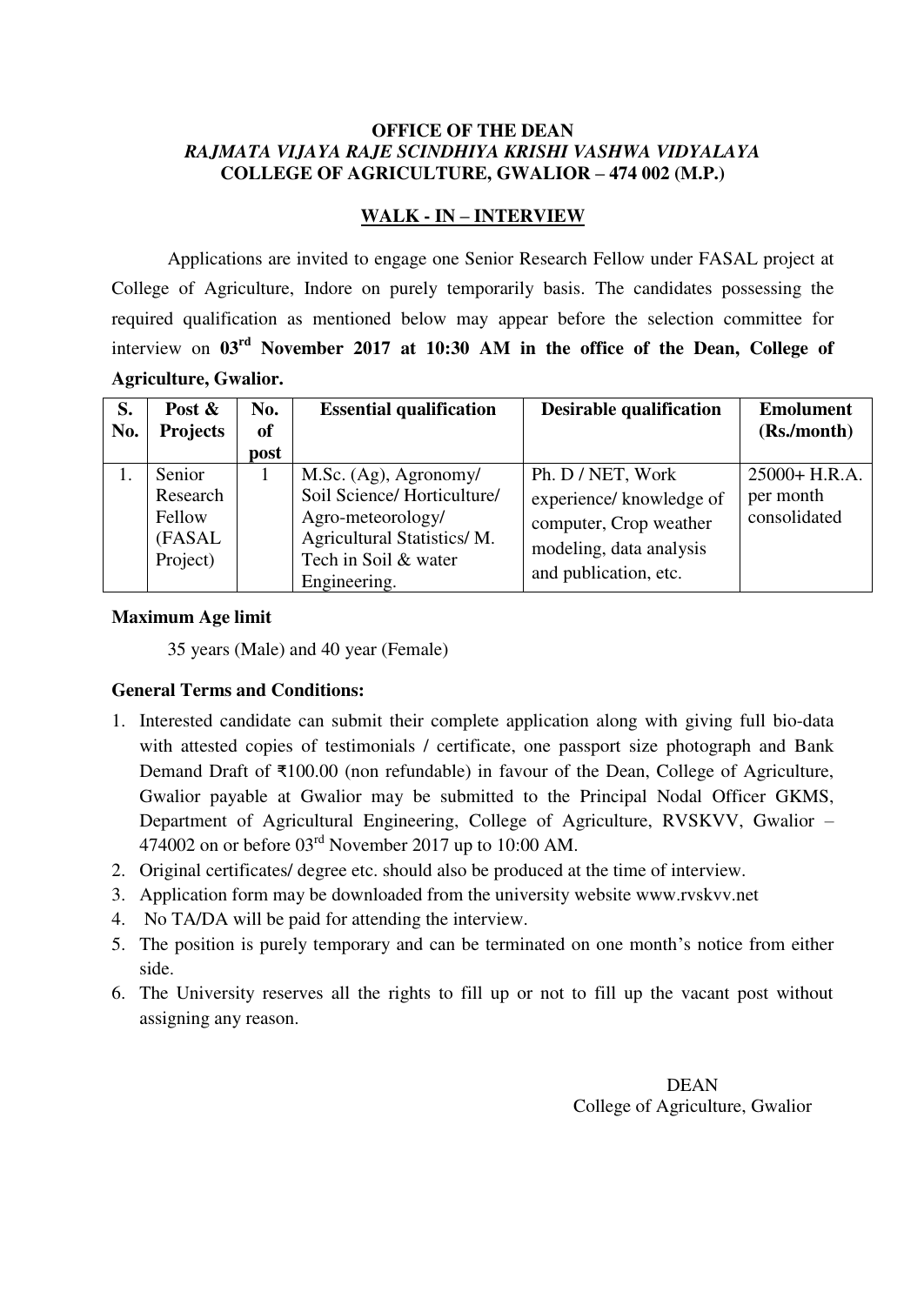# **OFFICE OF THE DEAN**  *RAJMATA VIJAYARAJE SCINDIA KRISHI VISHWA VIDYALAYA*  **COLLEGE OF AGRICULTURE, GWALIOR– 474 002 (M.P.)**

## **APPLICATION FORM**

 $\overline{\phantom{0}}$ 

|                   |                                                                                |  |  | (Details of application fee) |  |               |  |  |  |
|-------------------|--------------------------------------------------------------------------------|--|--|------------------------------|--|---------------|--|--|--|
| DD/IPO No.        |                                                                                |  |  |                              |  | Passport size |  |  |  |
| Amount            |                                                                                |  |  |                              |  | photo         |  |  |  |
| Date              |                                                                                |  |  |                              |  |               |  |  |  |
|                   |                                                                                |  |  |                              |  |               |  |  |  |
| Name of the post  |                                                                                |  |  |                              |  |               |  |  |  |
| Advertisement No. |                                                                                |  |  |                              |  |               |  |  |  |
| 1. Name in full   |                                                                                |  |  |                              |  |               |  |  |  |
| 2. Fathers Name   |                                                                                |  |  |                              |  |               |  |  |  |
| 3. Address        |                                                                                |  |  |                              |  |               |  |  |  |
|                   | (i)                                                                            |  |  |                              |  |               |  |  |  |
|                   |                                                                                |  |  |                              |  |               |  |  |  |
|                   | (ii)                                                                           |  |  |                              |  |               |  |  |  |
|                   |                                                                                |  |  |                              |  |               |  |  |  |
|                   | (iii)                                                                          |  |  |                              |  |               |  |  |  |
|                   |                                                                                |  |  |                              |  |               |  |  |  |
| 4.                |                                                                                |  |  |                              |  |               |  |  |  |
| 5.                |                                                                                |  |  |                              |  |               |  |  |  |
| 6.                | Examinations passed: (Please enclose copies of certificate/degree & mark sheet |  |  |                              |  |               |  |  |  |

Transcript etc. of each of the examinations)

|       | <b>Examination</b>                                   | Name of the<br>University or other<br>examining body | Percentage of<br>marks/Division<br>/OCGA obtained | Year of<br>passing | Subject(s)<br>(Major) |
|-------|------------------------------------------------------|------------------------------------------------------|---------------------------------------------------|--------------------|-----------------------|
| (i)   | <b>High School</b>                                   |                                                      |                                                   |                    |                       |
| (ii)  | Higher Secondary/<br>Intermediate/<br>Pre-University |                                                      |                                                   |                    |                       |
| (iii) | B.Sc. (Ag.)                                          |                                                      |                                                   |                    |                       |
| (iv)  | M.Sc. (Ag.)                                          |                                                      |                                                   |                    |                       |
| (v)   | Doctor's<br>Degree                                   |                                                      |                                                   |                    |                       |
| (vi)  | Any other<br>examination(s)                          |                                                      |                                                   |                    |                       |